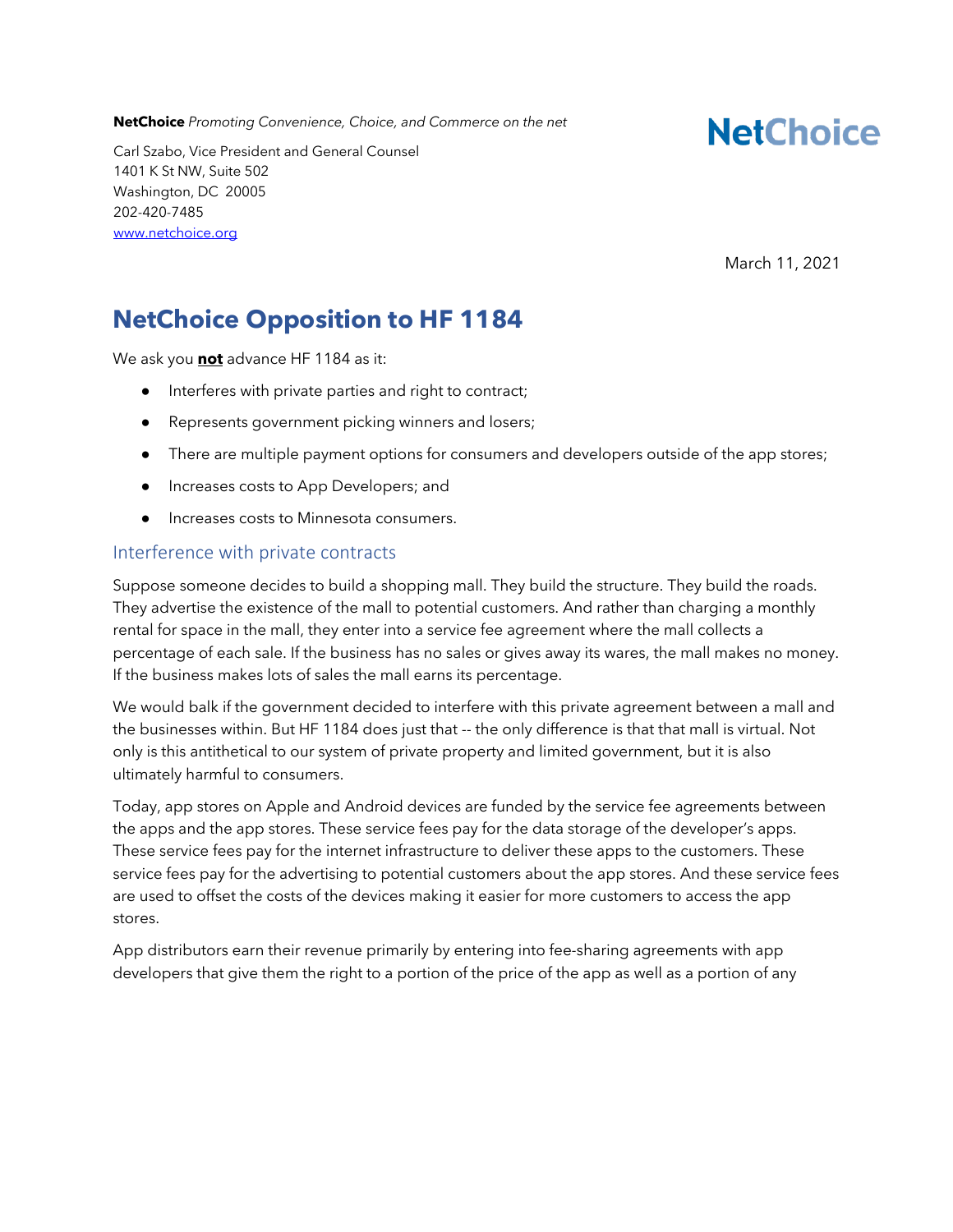microtransactions offered through the app. As the vast majority of apps are now offered at a price point of zero, distributors make the bulk of their income through microtransactions. App distributors then use this money to improve their services, scan for malware, cover operational costs, engage in marketing, and provide customer service, all of which ultimately benefit the app developers themselves.

Currently, many contracts between these parties have provisions that allow app developers to access these digital marketplaces so long as they use the distributor's payments processing system and share a small portion of the revenue from each transaction. App developers are familiar with this system. In fact, Epic actually launched its own app distributor called Epic Store, which–like other app distributors–charges third-party developers for a percentage of their transactions.

### HF 1184 is Government Picking Winners and Losers

Today, these contract issues are being fought in the courts and on the negotiating table between multi-billion-dollar businesses. Some of the chief supporters of the bill represent some of the most well-established app developers like Spotify, Epic Games, and Match Group, owner of Tinder.

These are not small businesses. Spotify, the largest music streaming service, currently has a market cap of over \$58.6 billion. Match Group, parent company of some of the largest online dating services, has a market cap is over \$42 billion. And Epic Games, one of the largest video game companies, made over \$17 billion last year alone.

These are not down-on-their-luck businesses pushing HF 1184 because they want greater fairness in their fee-sharing agreements, they are powerful players trying to get the state government to enable them to avoid paying the service fees to which they agreed.

HF 1184 is about benefiting these well-established third-party app developers by forcibly preventing digital application distribution platforms like the Apple App store and Google Play store from creating contracts that limit the extent to which these app developers can offer their own in-app payments processing systems.

There is a reason why ALEC has multiple resolutions and model policies opposing this type of interference with private agreements because it is better to let the private sector and free market make these choices.

### There are multiple payment options for consumers and developers

Despite what billion-dollar companies like Spotify and Epic Games that are pushing HF 1184 say, there are multiple ways for consumers to make purchases without going through the App Stores of Google or Apple.



*Users can signup at Spotify.com on their mobile device and the store never connected to the transaction*





*Epic Games can do transactions with users on mobile devices without engaging the store's app payment systems*

# **NetChoice**